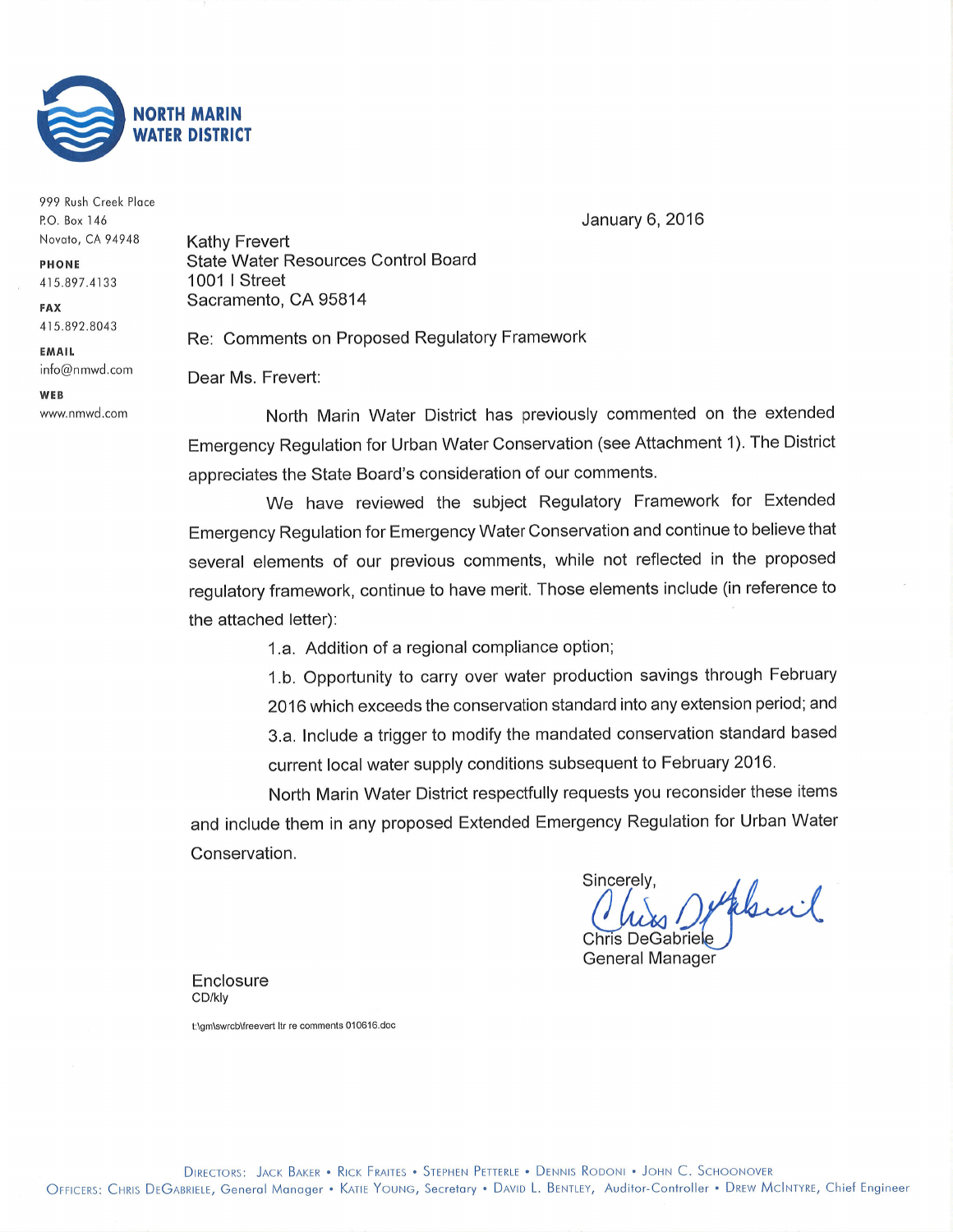

November 17, 2015

Commentletters@waterboards.ca.gov

999 Rush Creek Place P.O. Box 146 Novato, CA 94948

**PHONE** 415.897.4133

**FAX** 415.892.8043

**EMAIL** info@nmwd.com

wra www.nmwd.com Jeanine Townsend, Clerk to the Board **State Water Resources Control Board** 1001 | Street Sacramento, CA 95814

Subject: Comment Letter - Urban Water Conservation Workshop

Dear Chair Marcus and Members of the State Board:

Thank you for the opportunity to provide input on the potential extension and modification of the current Emergency Regulations for Statewide Urban Water Conservation (Emergency Regulations) if drought conditions persist into 2016. North Marin Water District (NMWD) serves approximately 62,000 people in northern Marin County, principally in the vicinity of Novato California. To date, since June 2015, NMWD customers have reduced water consumption 475 million gallons, resulting in a 31% cumulative savings compared to the same period in 2013, and exceeding the State mandated Conservation Standard of 24%.

In response to questions included in the Notice of Public Workshop NMWD offers the following:

- 1. What elements of the existing Emergency Regulation, if any, should be modified in an extended Emergency Regulation?
	- a. NMWD asks that the addition of a Regional Compliance Option to the current Emergency Regulation framework be included. NMWD is a member of the Sonoma Marin Saving Water Partnership (SMSWP) which advocated for a regional compliance approach in its' April 22, 2015 letter to the State Board staff. A more expanded Regional Compliance Option proposal has now been forwarded to the State Board staff from a broader coalition of water agencies who currently have formed alliances to comply with SBx7-7 requirements. This recent Regional Compliance Option proposal was presented to State Board staff on October 26, 2015 during an informal workgroup meeting. The Regional Compliance Option will achieve the same water savings as the participating individual water agencies. This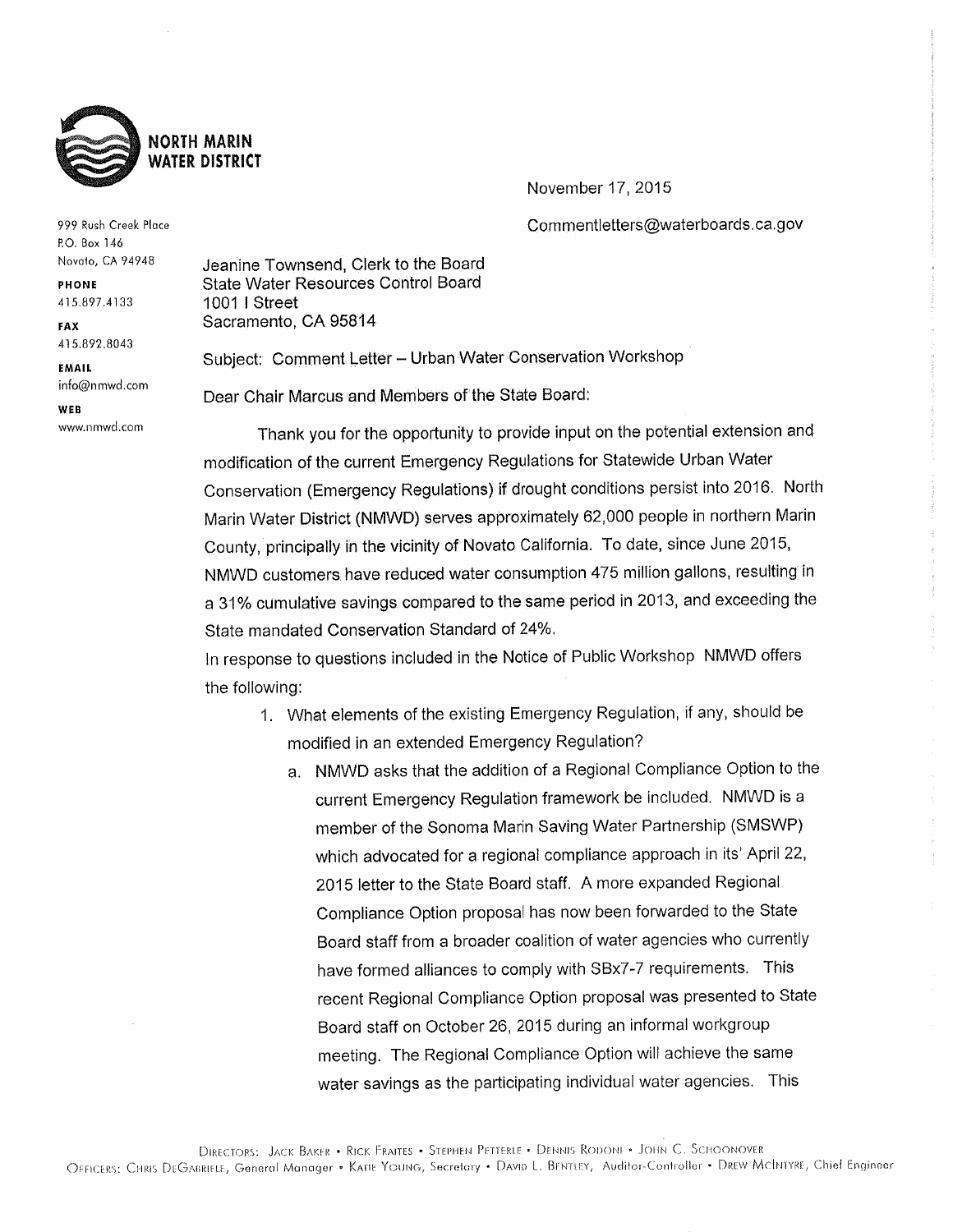Ms. Townsend SWRCB December 2, 2015 Page <sup>2</sup>

option does not require any changes to individual water agency Conservation Standards, baselines or reported produciion figures and relies on voluntary participation from individual water agencies that choose to form a multiagency region to reach compliance with the State Water Resources Control Board's emergency regulation.

- b. NMWD also asks that water production savings exceeding the Conservation Standards for a region or individual agency during the June 2015 through February 2016 period be "rolled over" and credited to the region or individual agency during any extension period. We ask that any proposed extension period, prospectively beginning on March 1,2016, not restart from a perspective of no conservation savings to-date when a region or individual agency has ended the original measurement period with cumulative savings exceeding its Conservation Standard.
- 2. What additional data, if any, should the State Water Board be collecting through the Emergency Regulation and how would it be used?
	- a. For future compliance evaluation purposes, NMWD requests State Board staff guidance to help standardize the methods used io account for bimonthly billing cycles and different number of days in each billing cycle. Water production information from water wholesalers are not always consistent between years because the wholesaler billing period does not always coincide with calendar month as now required for reporting. This request will provide more accurate data for comparison between current year and baseline year monthly reporting.
	- b. For future applicability of the Conservation Standard for a region or individual agency, NMWD suggests the State Board collect available water storage information for that region or agency monthly.
- 3. How should the State Water Board account for precipitation after January 2016 in its implementation of any extension of the Emergency Regulation?
	- a. NMWD requests that any extension of Emergency Regulation beyond February 2016 include a trigger for regions or individual agencies based on a nexus between the mandated conservation standard and